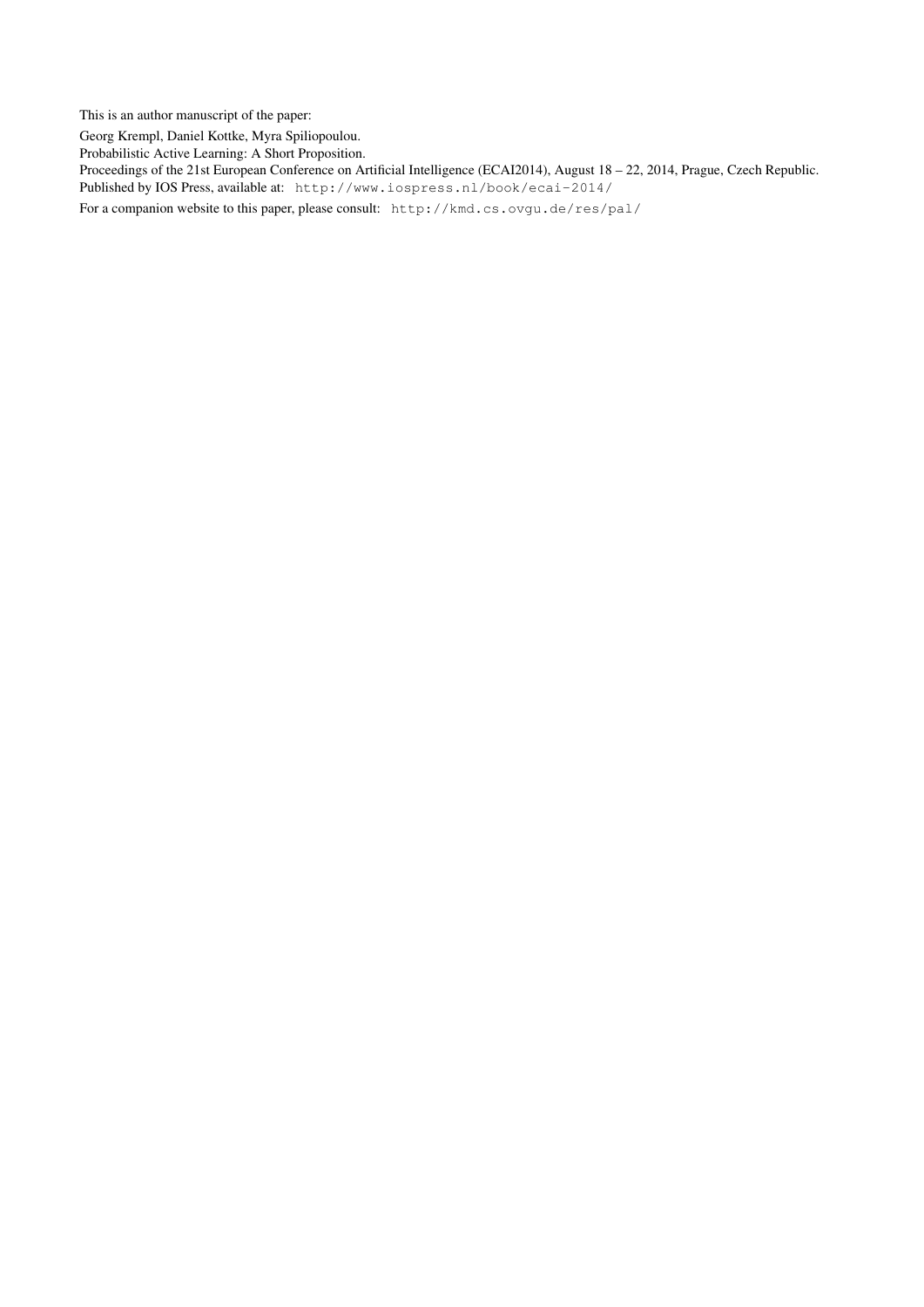# Probabilistic Active Learning: A Short Proposition

Georg Krempl<sup>1</sup> and Daniel Kottke<sup>1</sup> and Myra Spiliopoulou<sup>1</sup>

Abstract. Active Mining of Big Data requires fast approaches that ideally select for a user-specified performance measure and arbitrary classifier the optimal instance for improving the classification performance. Existing generic approaches are either slow, like error reduction, or heuristics, like uncertainty sampling. We propose a novel, fast yet versatile approach that directly optimises any user-specified performance measure: Probabilistic Active Learning (PAL).

PAL follows a smoothness assumption and models for a candidate instance both the true posterior in its neighbourhood and its label as random variables. By computing for each candidate its expected gain in classification performance over both variables, PAL selects the candidate for labelling that is optimal in expectation. PAL shows comparable or better classification performance than error reduction and uncertainty sampling, has the same asymptotic linear time complexity as uncertainty sampling, and is faster than error reduction.

## 1 INTRODUCTION

In some applications of machine learning to large data pools and fast data streams, features are cheap but labels are costly, for example due to human annotation efforts [5]. This motivates *active learning* (AL) [8] approaches that actively select the instance, which –once incorporated into the training set– will yield the highest gain in terms of a classification performance measure. Ideally, such an approach allows a) optimisation of an arbitrary, user-defined performance measure, b) is fast and scalable , and c) is usable with any classifier technology.

Each of the existing approaches offers some of the above qualities, but not a *combination* of them *in a single* approach. We propose a novel, *probabilistic active learning (PAL)* approach<sup>2</sup> that fills this gap. As expected error reduction (ER) [7], PAL is not limited to a particular classifier technology or performance measure. Like fast uncertainty sampling (US) [6], PAL requires only linear asymptotic time for selecting the best instance from a pool of labelling candidates. We will present PAL in the next section 2, before relating it to existing approaches in section 3 and evaluating it in section 4.

#### 2 PROBABILISTIC ACTIVE LEARNING

We address the *pool-based* [9] active learning scenario for binary classifiers, where an active classifier has access to a pool of unlabelled instances  $\mathcal{U} = \{(x, .)\}\.$  Repeatedly, the best instance  $(x^*, .) \in$  $\mathcal U$  is selected, its label  $y^*$  is requested from an oracle, and it is moved from  $U$  to the set of labelled instanced  $L$ .

Following the common smoothness assumption [3], we consider that an instance  $x$  influences the classification the most in its neighbourhood. Thus, the impact of an additional label primarily depends on the already obtained labels in its neighbourhood. We summarise these by their *absolute* number n, and the share of positives  $\hat{p}$  therein, yielding the *label statistics*  $\mathbf{k} = (n, \hat{p})$ . Here, *n* is obtained by counting the similar labelled instances for pre-clustered or categorical data, or approximated by frequency estimates such as kernel frequency estimates for smooth, continuous data. Thus, in  $x$ 's neighbourhood,  $n$ expresses the absolute quantity of labelled information, whereas the density  $d_x$  of unlabelled instances quantifies the importance of this neighbourhood, i.e. the share of future classifications that will take place therein compared to other regions of the feature space.

Given a candidate instance  $(x,.)$  with *ls* and  $d_x$ , we want to compute the *overall gain* in classification performance if requesting its label. This gain depends also on the realisation of the candidate's label  $y$ , and of the true posterior probability  $p$  of the positive class within the neighbourhood. Both values are unknown, thus we use a probabilistic approach and model the candidate's label Y and the true posterior of the positive class  $P$  as random variables. This allows to compute the *expected value* of the gain in performance over all different true posteriors and label realisations, which we denote as *probabilistic gain*<sup>3</sup> (pgain). Weighting the latter with  $d_x$ , we obtain an estimate on the impact of  $x$ 's label on the overall classification performance. Subsequently, we select among all instances the one with highest density-weighted probabilistic gain.

The figure below summarises PAL's pseudo-code. Iterating over the candidate pool  $U$  (lines 2-6), for each candidate  $x$  one computes its label statistics  $\mathbf{k}_x = (n_x, \hat{p}_x)$ , its density weight  $d_x$ , and its probabilistic gain by using numerical integration, which is then weighted by its density weight to obtain  $g_x$ . Finally, the candidate with the highest density-weighted probabilistic gain is selected (line 7).

1: function POOLBASEDPAL( $U, L$ )

2: for  $x \in \mathcal{U}$  do 3:  $(n_x, \hat{p}_x) \leftarrow label statistics(x, \mathcal{L})$ 4:  $d_x \leftarrow densityweight(x, \mathcal{L} \cup \mathcal{U})$ 5:  $g_x \leftarrow pgain((n_x, \hat{p}_x)) \cdot d_x$ 6: end for 7: **return**  $x^* \leftarrow \arg \max_{x \in \mathcal{U}} (g_x)$ 

8: end function

We propose to precompute  $d_x$ , as  $\mathcal{U} \cup \mathcal{L}$  is static, and to use probabilistic classifiers to compute the absolute frequency estimates needed for *ls*. Thus, lines 3–4 are constant-time operations, but the probabilistic gain (pgain) computation deserves further discussion:

$$
pgain(\mathbf{b}) = \mathbf{E}_p \bigg[ \mathbf{E}_y \left[ gain_p(\mathbf{b}, y) \right] \bigg] \tag{1}
$$

$$
= \int_0^1 \text{Beta}_{\alpha,\beta}(p) \cdot \sum_{y \in \{0,1\}} \text{Ber}_p(y) \cdot \text{gain}_p(\mathbf{k}, y) \, \mathrm{d}p \tag{2}
$$

Here,  $\text{gain}_p(\mathfrak{b}, \mathfrak{y})$  is the candidate's  $(x, .)$  performance gain given its label realisation  $y$  and the neighbourhood's true posterior  $p$ :

$$
gain_p(\mathbf{k}, y) = \text{perf}_p\left(\frac{n\hat{p} + y}{n+1}\right) - \text{perf}_p(\hat{p})\tag{3}
$$

 $\text{perf}_p(\hat{p})$  is an arbitrary point-performance measure (e.g. accuracy), indicating the classification performance within the neighbourhood, given the true posterior  $p$  and a posterior estimate  $\hat{p}$  by the classifier.

<sup>&</sup>lt;sup>1</sup> Knowledge Management & Discovery Lab, Univ. Magdeburg, Germany, email: [georg.krempl|daniel.kottke|myra]@iti.cs.uni-magdeburg.de

<sup>2</sup> See the companion website: **http://kmd.cs.ovgu.de/res/pal/**

 $3$  We do this to differentiate it from the expected gain as in expected error reduction methods like [2], where expectation is solely over label outcomes.